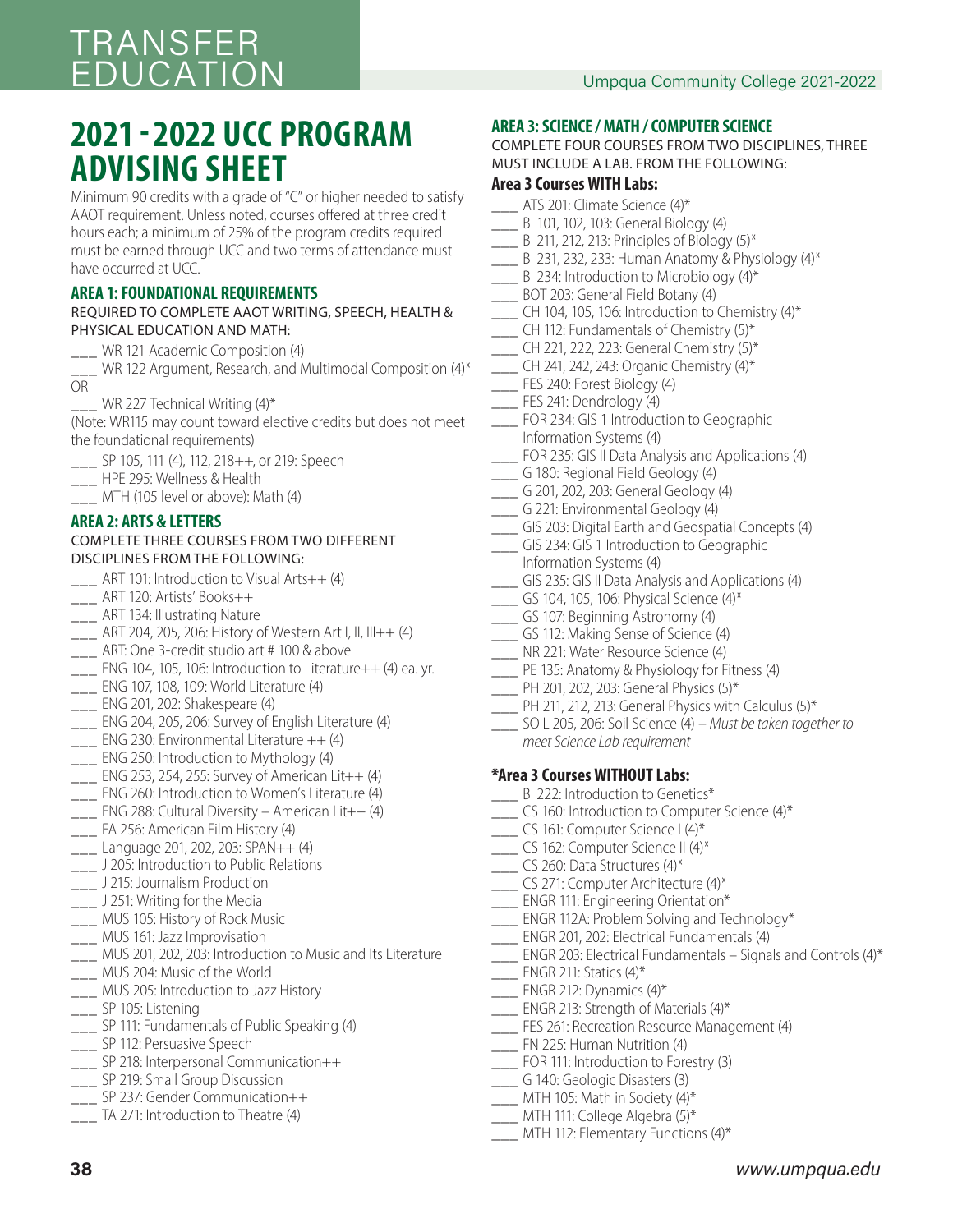## Umpqua Community College 2021-2022

# **TRANSFE** EDUCATION<br>EDUCATION

- $\frac{1}{2}$  MTH 211, 212, 213: Fundamental Elementary Math (4)\*
- \_\_\_ MTH 231: Elements of Discrete Math (4)\*
- $\frac{1}{2}$  MTH 241, 242: Calculus for Mgmt & Soc Science (4)\*
- \_\_\_ MTH 243: Introduction to Probability & Statistics
- $\frac{1}{2}$  MTH 251: Calculus I (5)\*
- MTH 252: Calculus II (4)\*
- $\frac{1}{2}$  MTH 253: Calculus III (4)\*
- \_\_\_ MTH 254: Vector Calculus I (4)\*
- $\frac{1}{2}$  MTH 256: Differential Equations (4)\*
- $\frac{1}{2}$  MTH 265: Statistics for Scientists and Engineers (4)\*
- \_\_\_ NR 201: Introduction to Natural Resources (3)
- \_\_\_ NR 251: Principles of Fish and Wildlife Conservation (3)
- \_\_\_ SOIL 205: Soil Science (3)

#### **AREA 4: SOCIAL SCIENCES**

#### COMPLETE FOUR COURSES FROM TWO DISCIPLINES FROM THE FOLLOWING:

- \_\_\_ CJ 101: Introduction to Criminology
- **\_\_\_** CJ 110: Introduction to Law Enforcement
- \_\_\_ CJ 114: Cultural Diversity Issues in CJ++
- \_\_\_ CJ 130: Introduction to Corrections
- **\_\_\_** CJ 275: Comparative Criminal Justice
- \_\_\_ ECON 201: Microeconomics
- \_\_\_ ECON 202: Macroeconomics
- \_\_\_ FOR 234: GIS 1 Introduction to Geographic Information Systems
- \_\_ GIS 203: Digital Earth and Geospatial Concepts
- **\_\_\_** GIS 234: GIS 1 Introduction to Geographic
- Information Systems \_\_ GIS 235: GIS II Data Analysis and Applications
- \_\_\_ HD 208: Career & Life Planning
- \_\_\_ HDFS 201: Individual & Family Development
- \_\_\_ HDFS 225: Child Development
- \_\_\_ HDFS 240: Contemporary American Family
- **\_\_\_** HS 100: Introduction to Human Services
- **\_\_\_ HS 154: Community Resources**
- \_\_\_ HST 104: World History++
- $\overline{\phantom{0}}$  HST 105: World History++
- \_\_\_ HST 106: World History++
- $\frac{1}{1}$  HST 201: History of U.S.++
- \_\_\_ HST 202: History of U.S.++
- \_\_\_ HST 203: History of U.S.++
- \_\_\_ J 211: Introduction to Mass Communication
- \_\_\_ PS 201: U.S. Government++
- \_\_\_ PS 202: U.S. Government++
- \_\_\_ PS 203: U.S. Government
- **\_\_\_ PS 205: International Relations**
- **\_\_\_** PSY 101: Psychology of Human Relations
- \_\_\_ PSY 201: General Psychology++
- \_\_\_ PSY 202: General Psychology++
- $\frac{1}{2}$  PSY 231: Human Sexuality++
- \_\_\_ SOC204: Sociology++
- \_\_\_ SOC 205: Sociology++
- \_\_\_ SOC 206: Sociology
- \_\_\_ SOC 207: Juvenile Delinquency
- \_\_\_ SOC 213: Race, Class & Ethnicity\*++
- \_\_\_ SOC 225: Social Aspects of Addiction
- \_\_\_ SOC 240: Sociology of Work and Leisure

### **AREA 5: ELECTIVES:**

#### COMPLETE COURSES 100 LEVEL OR ABOVE TO EARN THE REMAINING 90 CREDIT HOURS.

A maximum of 12 earned credits of PE 185; a maximum of 12 earned credits of CTE (including CWE) count toward Elective Credits.

\_\_\_\_\_\_\_\_\_\_\_\_\_\_\_\_\_\_\_\_\_\_\_\_\_\_\_\_\_\_\_\_\_\_\_\_\_\_\_\_\_\_\_\_\_\_ \_\_\_\_\_\_\_\_\_\_\_\_\_\_\_\_\_\_\_\_\_\_\_\_\_\_\_\_\_\_\_\_\_\_\_\_\_\_\_\_\_\_\_\_\_\_ \_\_\_\_\_\_\_\_\_\_\_\_\_\_\_\_\_\_\_\_\_\_\_\_\_\_\_\_\_\_\_\_\_\_\_\_\_\_\_\_\_\_\_\_\_\_ \_\_\_\_\_\_\_\_\_\_\_\_\_\_\_\_\_\_\_\_\_\_\_\_\_\_\_\_\_\_\_\_\_\_\_\_\_\_\_\_\_\_\_\_\_\_ \_\_\_\_\_\_\_\_\_\_\_\_\_\_\_\_\_\_\_\_\_\_\_\_\_\_\_\_\_\_\_\_\_\_\_\_\_\_\_\_\_\_\_\_\_\_ \_\_\_\_\_\_\_\_\_\_\_\_\_\_\_\_\_\_\_\_\_\_\_\_\_\_\_\_\_\_\_\_\_\_\_\_\_\_\_\_\_\_\_\_\_\_ \_\_\_\_\_\_\_\_\_\_\_\_\_\_\_\_\_\_\_\_\_\_\_\_\_\_\_\_\_\_\_\_\_\_\_\_\_\_\_\_\_\_\_\_\_\_ \_\_\_\_\_\_\_\_\_\_\_\_\_\_\_\_\_\_\_\_\_\_\_\_\_\_\_\_\_\_\_\_\_\_\_\_\_\_\_\_\_\_\_\_\_\_ \_\_\_\_\_\_\_\_\_\_\_\_\_\_\_\_\_\_\_\_\_\_\_\_\_\_\_\_\_\_\_\_\_\_\_\_\_\_\_\_\_\_\_\_\_\_ \_\_\_\_\_\_\_\_\_\_\_\_\_\_\_\_\_\_\_\_\_\_\_\_\_\_\_\_\_\_\_\_\_\_\_\_\_\_\_\_\_\_\_\_\_\_ \_\_\_\_\_\_\_\_\_\_\_\_\_\_\_\_\_\_\_\_\_\_\_\_\_\_\_\_\_\_\_\_\_\_\_\_\_\_\_\_\_\_\_\_\_\_ \_\_\_\_\_\_\_\_\_\_\_\_\_\_\_\_\_\_\_\_\_\_\_\_\_\_\_\_\_\_\_\_\_\_\_\_\_\_\_\_\_\_\_\_\_\_ \_\_\_\_\_\_\_\_\_\_\_\_\_\_\_\_\_\_\_\_\_\_\_\_\_\_\_\_\_\_\_\_\_\_\_\_\_\_\_\_\_\_\_\_\_\_ \_\_\_\_\_\_\_\_\_\_\_\_\_\_\_\_\_\_\_\_\_\_\_\_\_\_\_\_\_\_\_\_\_\_\_\_\_\_\_\_\_\_\_\_\_\_

++ Courses identified that meet the REQUIRED three credits for UCC AAOT Cultural Literacy;

Courses with required pre-/corequisites (check catalogue course description – many may be Banner enforced)

TRANSFER NOTE: Check transfer school for admissions, foreign language & cultural literacy, and transfer program requirements.

*www.umpqua.edu* **39**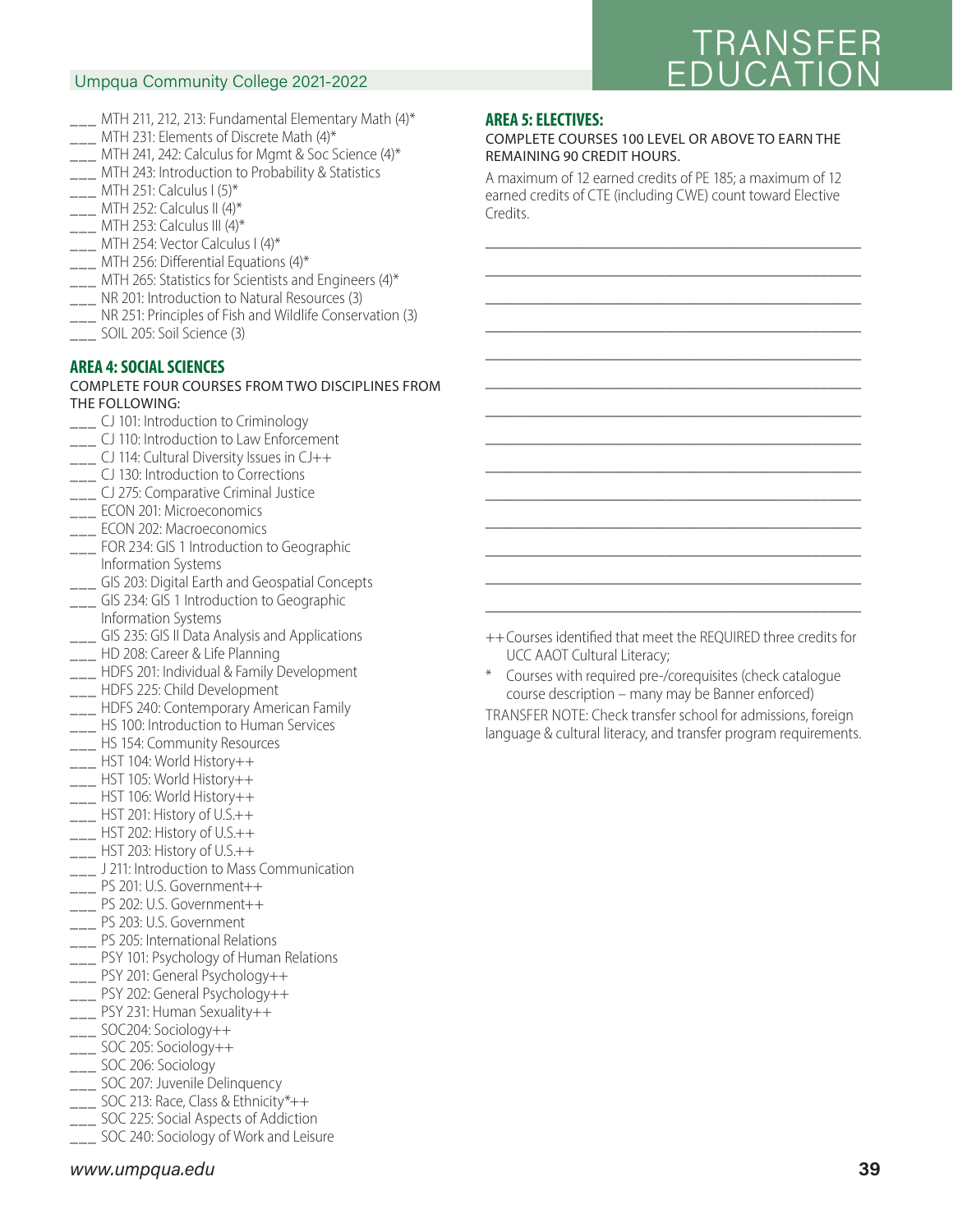## $U_{\rm p}$ qua community congression  $U_{\rm p}$ TRANSFER

## EDUCATION CALL **APPROVED COURSE LISTINGS**

## **ARTS & LETTERS**

| ART 101*                                    | Introduction to Visual Arts (4)                                           |
|---------------------------------------------|---------------------------------------------------------------------------|
| ART 120*                                    | Artists' Books (3)                                                        |
| <b>ART 134</b>                              | Illustrating Nature (3)                                                   |
| ART 204*, 205, 206                          | History of Western Art I, II, III (4,4,4)                                 |
| ENG 104*, 105*, 106*                        | Introduction to Literature (4, 4, 4)                                      |
| ENG 107, 108                                | World Literature (4, 4)                                                   |
| ENG 109*                                    | World Literature (4)                                                      |
| ENG 201, 202                                | Shakespeare (4,4)                                                         |
| ENG 204, 205, 206                           | Survey of English Literature (4, 4, 4)                                    |
| ENG 230*                                    | Environmental Literature (4)                                              |
| <b>ENG 250</b>                              | Introduction to Mythology (4)                                             |
| ENG 253*, 254*, 255*                        | Survey of American Lit. (4, 4, 4)                                         |
| <b>ENG 260</b>                              | Introduction to Women's Literature (4)                                    |
| ENG 288*                                    | Cultural Diversity in Contemporary                                        |
|                                             | American Lit erature(4)                                                   |
| FA 256                                      | American Film History (4)                                                 |
| FR 201*, 202*, 203*                         | Second-Year French (4, 4, 4)                                              |
| GER 201, 202, 203                           | Second-Year German (4, 4, 4)                                              |
| J205                                        | Introduction to Public Relations (3)                                      |
| J215                                        | Journalism Production (3)                                                 |
| J251                                        | Writing for the Media (3)                                                 |
| <b>MUS 105</b>                              | History of Rock (3)                                                       |
| <b>MUS 161</b>                              | Jazz Improvisation (3)                                                    |
| MUS 201, 202, 203                           | Introduction to Music & Its Literature (3, 3, 3)                          |
| <b>MUS 204</b>                              | Music of the World (3)                                                    |
| <b>MUS 205</b>                              | Introduction to Jazz History (3)                                          |
| SPAN 201*, 202*, 203*                       | Second-Year Spanish (4, 4, 4)                                             |
| SP 105                                      | Listening (3)                                                             |
| SP 111                                      | Fundamentals Public Speaking (4)                                          |
| SP 112                                      | Persuasive Speech (3)                                                     |
| SP 218*                                     | Interpersonal Communication (3)                                           |
| SP 219                                      | Small Group Discussion (3)                                                |
| SP 237*                                     | Gender Communication (3)                                                  |
| TA 271                                      | Introduction to Theatre (4)                                               |
| WR 241, 242, 243                            | Creative Writing (4, 4, 4)                                                |
|                                             | ART: One 3-credit course in studio arts numbered 100 or above. (ART 221*) |
|                                             | THEATRE: One 3-credit course in theatre arts numbered 100 or above.       |
| * meets AA/OT Cultural Literacy Requirement |                                                                           |
|                                             |                                                                           |

### **SCIENCE / MATH / COMPUTER SCIENCE**

| ATS 201          | Climate Science (4)                 |
|------------------|-------------------------------------|
| BI 101,102,103   | General Biology (4, 4, 4)           |
| BI 211, 212, 213 | Principles of Biology (5, 5, 5)     |
| BI 222           | Genetics (3)                        |
| BI 231, 232, 233 | Anatomy & Physiology (4, 4, 4)      |
| BI 234           | Introductory Microbiology (4)       |
| BOT 203          | General (Field) Botany (4)          |
| CH 104,105,106   | Introduction to Chemistry (4, 4, 4) |
| CH 112           | Fundamentals of Chemistry (5)       |
|                  |                                     |
| CH 221, 222, 223 | General Chemistry (5, 5, 5)         |
| CH 241, 242, 243 | Organic Chemistry (4, 4, 4)         |
|                  |                                     |

| CS XXX            | Computer Science                                     |
|-------------------|------------------------------------------------------|
| <b>ENGR 111</b>   | Engineering Orientation (3)                          |
| ENGR 112A         | Problem Solving and Technology (3)                   |
| <b>ENGR 112B</b>  | Problem Solving and Technology (3)                   |
| <b>ENGR 201</b>   | Electrical Fundamentals (4)                          |
| <b>ENGR 202</b>   | Electrical Fundamentals II (4)                       |
| <b>ENGR 203</b>   | Electrical Fundamentals - Signals and Controls (4)   |
| <b>ENGR 211</b>   | Statics (4)                                          |
| <b>ENGR 212</b>   | Dynamics (4)                                         |
| <b>ENGR 213</b>   | Strength of Materials (4)                            |
| <b>FES 240</b>    | Forest Biology (4)                                   |
| <b>FES 241</b>    | Dendrology (4)                                       |
| <b>FN 225</b>     | Human Nutrition (4)                                  |
| FOR 111           | Introduction to Forestry (3)                         |
| FOR 234           | GIS I Introduction to Geographic                     |
|                   | Information Systems (3)                              |
| G 140             | Volcanoes, Earthquakes and other                     |
|                   | Geologic Disasters (3)                               |
| G 180             | Regional Field Geology (4)                           |
| G 201, 202, 203   | General Geology (4, 4, 4)                            |
| G221              | Environmental Geology (4)                            |
| GIS 203           | Digital Earth and Geospatial Concepts (4)            |
| GIS 234           | GIS I Introduction to Geographic                     |
|                   | Information Systems (3)                              |
| GIS 235           | GIS II Data Analysis and Application                 |
| GS 104, 105, 106  | Physical Science (4, 4, 4)                           |
| GS 107            | Beginning Astronomy (4)                              |
| GS 112            | Making Sense of Science (4)                          |
| MTH 105           | Math in Society (4)                                  |
| <b>MTH 111</b>    | College Algebra (5)                                  |
| MTH 112           | Elementary Functions (4)                             |
| MTH 211, 212, 213 | Fundamentals of Elementary Math I, II, III (4, 4, 4) |
| MTH 231           | Elements of Discrete Math I (4)                      |
| MTH 241, 242      | Calculus for Management &                            |
|                   | Social Science I, II (4, 4)                          |
| MTH 243           | Introduction to Probability & Statistics (5)         |
| MTH 251, 252, 253 | Calculus I, II, III (5, 4, 4)                        |
| MTH 254           | Vector Calculus I (4)                                |
| MTH 256           | Differential Equations (4)                           |
| MTH 265           | Statistics for Scientists and Engineers              |
| NR 201            | Introduction to Natural Resources (3)                |
| NR 221            | Water Resource Science (4)                           |
| <b>NR 251</b>     | Principles of Fish and Wildlife Conservation (3)     |
| PH 201, 202, 203  | General Physics (5, 5, 5)                            |
| PH 211, 212, 213  | General Physics w/Calculus (5, 5,5)                  |
| SOIL 205          | Soil Science (3)                                     |
| <b>SOIL 206</b>   | Soil Science Lab (1)                                 |